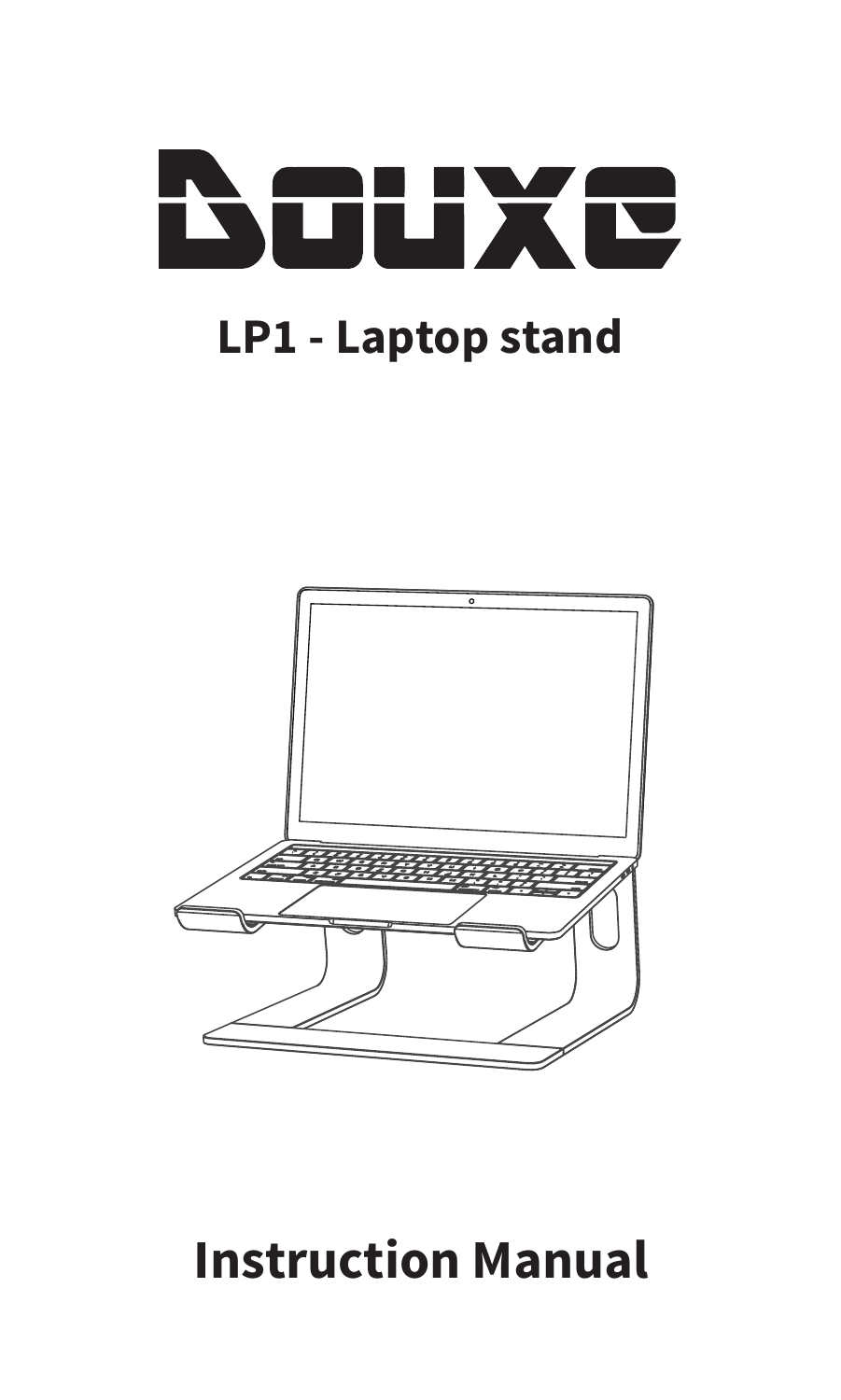#### **1. Introduction**

Thank you for purchasing the Douxe LP1 - Laptop stand. This laptop stand provides good ventilation and air circulation to prevent your laptop from overheating. Also, there is extra space for you to stock your keyboard and mouse, and the two cable outlets on the stand keep your cables organized, making your desktop clean and neat.

Please follow the instructions carefully and save the manual for future reference.

#### **2. Warning**

- Please ensure that the packaging is kept out of the reach of children! Risk of suffocation!
- Always place the Laptop Stand on a horizontal, level, and stable surface.
- The max. load-bearing capacity is 6 kg, do NOT exceed this limit.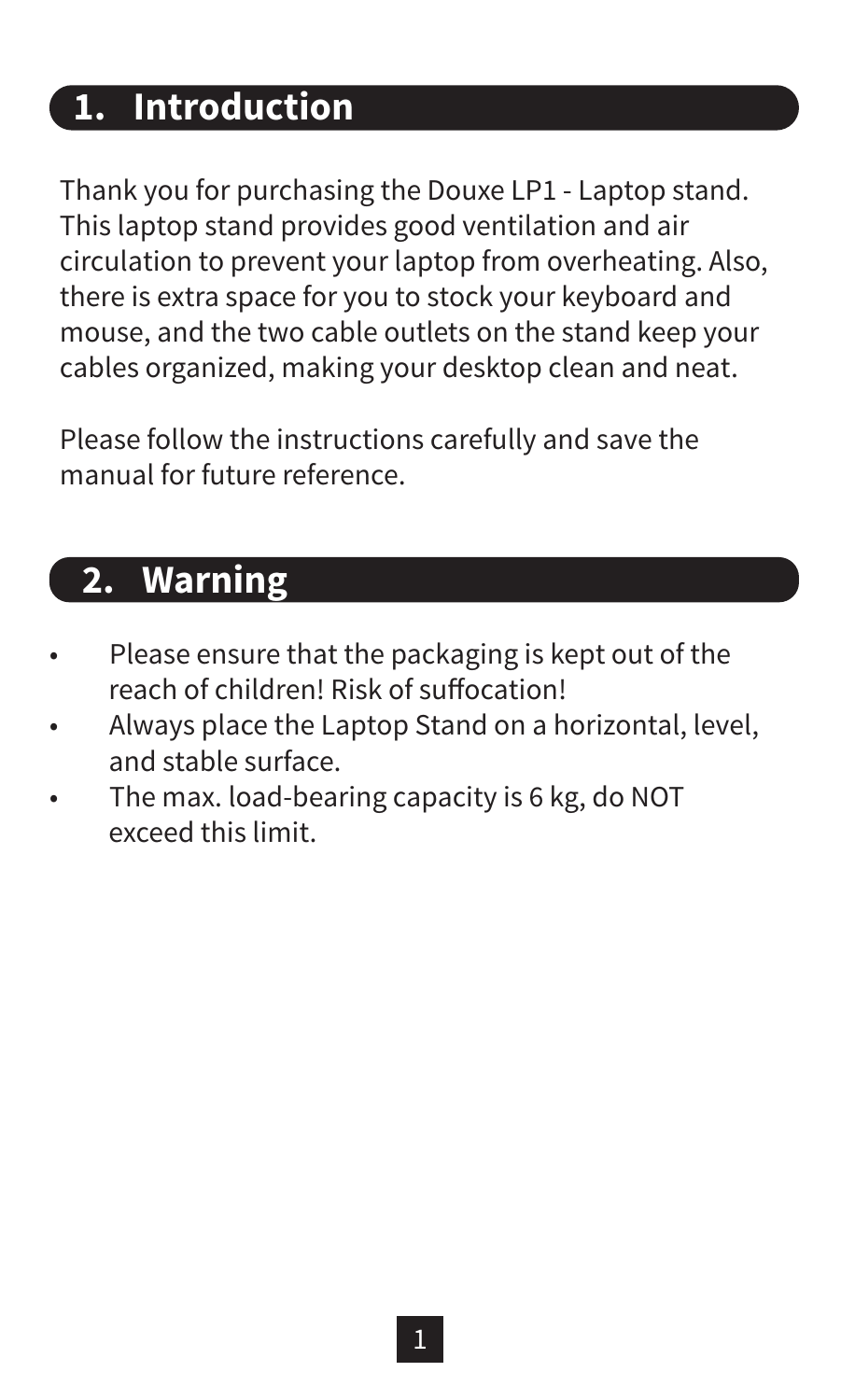## **3. Receiving Your Shipment**

When receiving your shipment, make sure that the contents are consistent with the packing list. Notify your distributor of any missing items. If the equipment appears to be damaged, file a claim immediately with the carrier and notify your distributor at once, giving a detailed description of any damage. Save the damaged packing container to substantiate your claim.

#### **4. Contents of Package**

- 1. Douxe LP1 Laptop stand
- 2. 1x Manual

#### **5. Technical Data**

| Size                          | 26.00 x 22.50 x 14.50 cm |
|-------------------------------|--------------------------|
| Weight                        | 860 gr                   |
| Colour                        | Silver                   |
| Material                      | Aluminium + Silicone     |
| Max. Load-bearing<br>capacity | 6 kg                     |
| Suitable                      | $10 - 17"$ laptops       |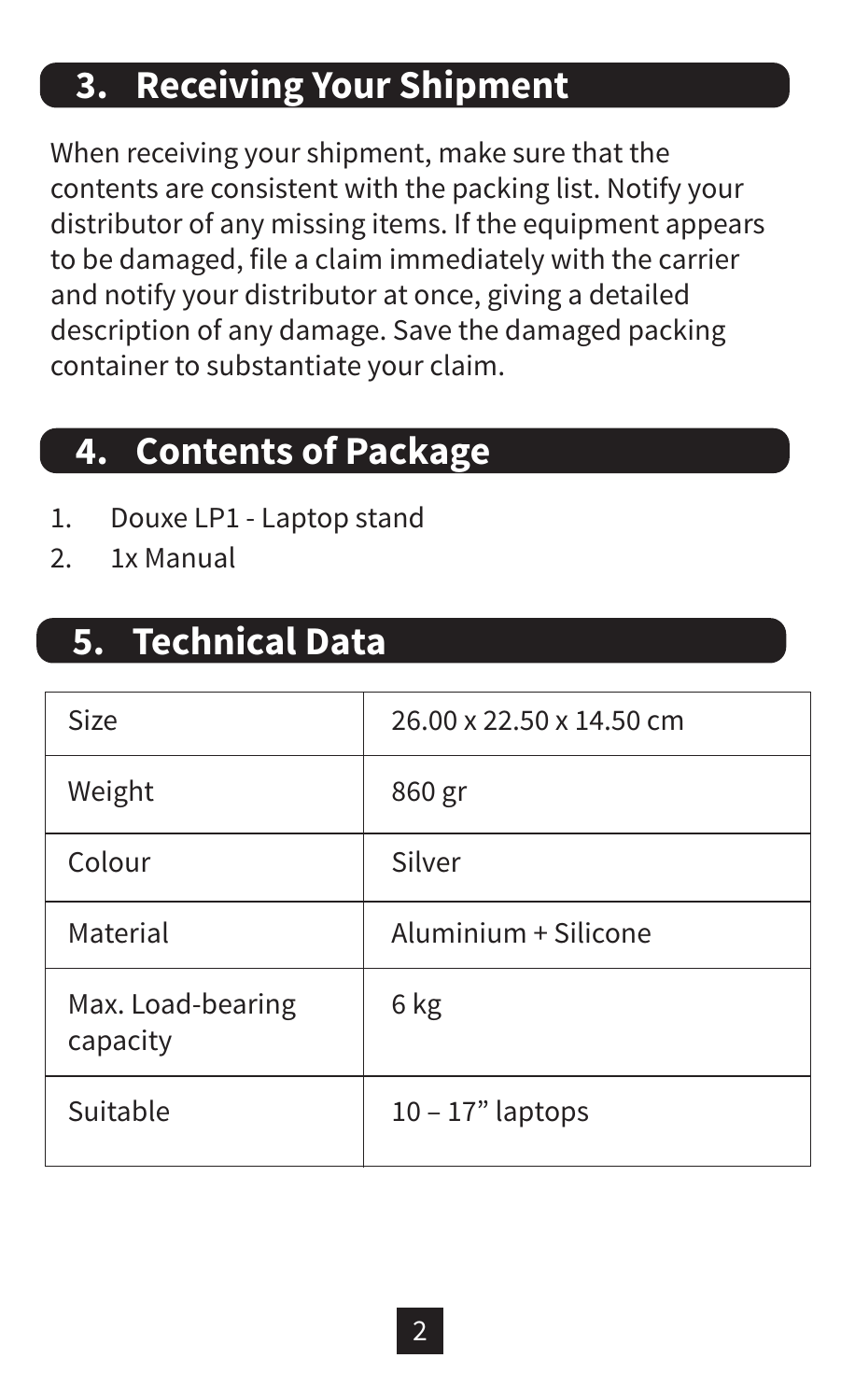## **6. How To Use**

1. The stand is divided into three parts for compact packaging and transport. It can be easily assembled for use or disassembled for storage.

 Position the base of the stand and attach the first leg by sliding it into place until it fits firmly around the rubber pad on the base.

 Slide the second leg into the second slot until it fits firmly around the rubber pad on base of the stand.



2. Elevate the arms of the stand to proper eye level or to a comfortable angle for reading or typing.